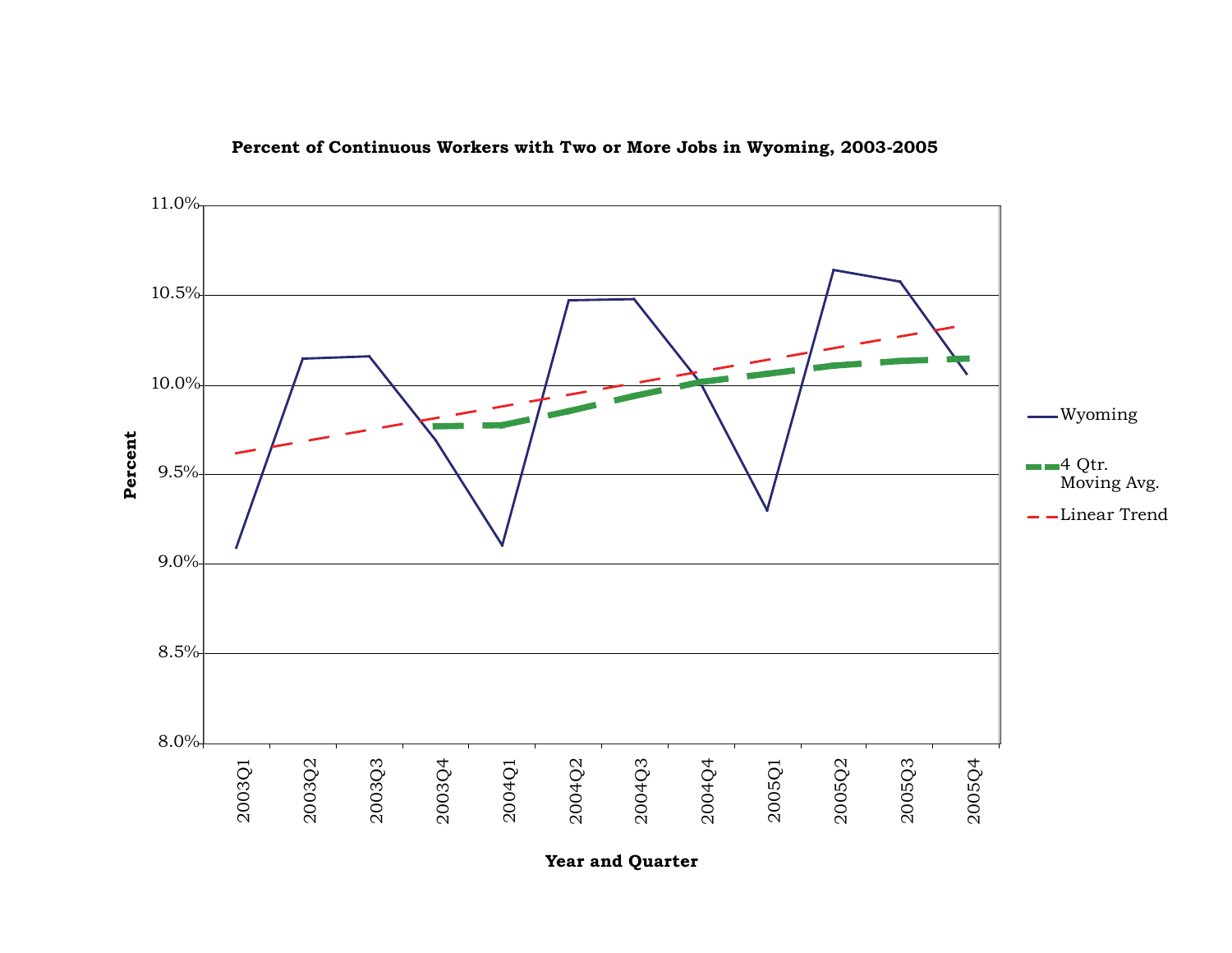

**Percent of Continuous Workers with Two or More Jobs in Albany County, 2003-2005**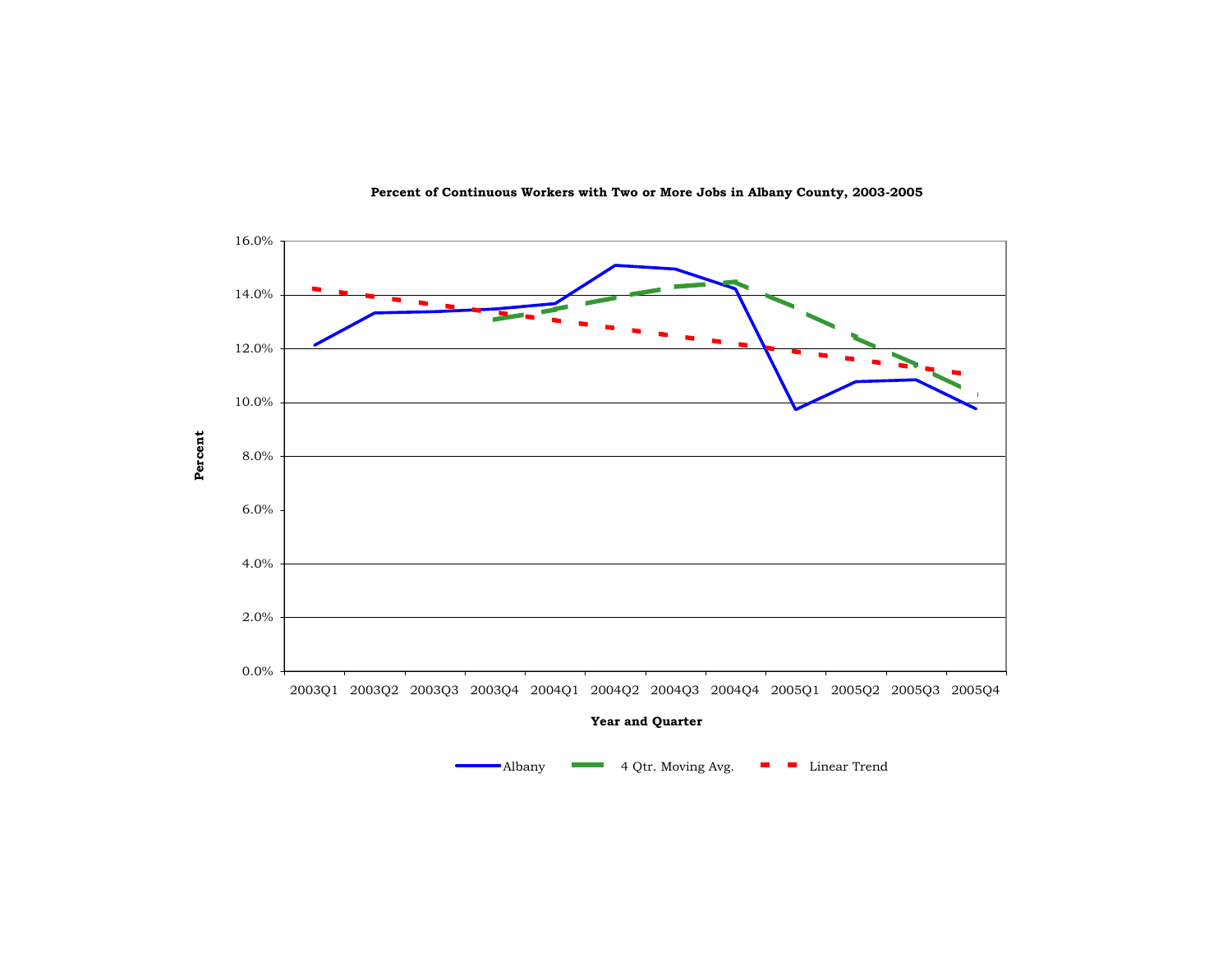

**Percent of Continuous Workers with 2 or More Jobs in Big Horn County, 2003-2005**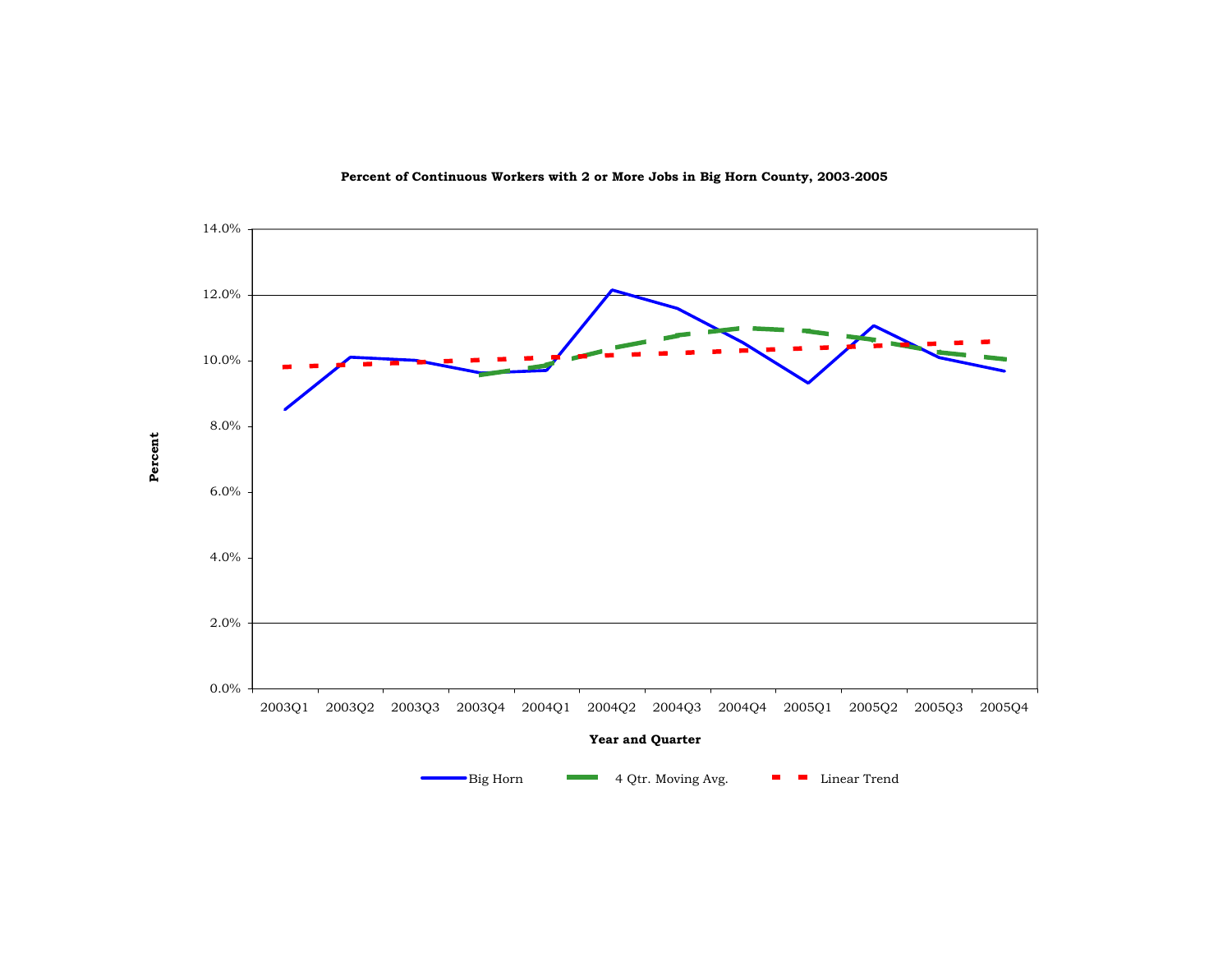

**Percent of Continuous Workers with Two or More Jobs in Campbell County, 2003-2005**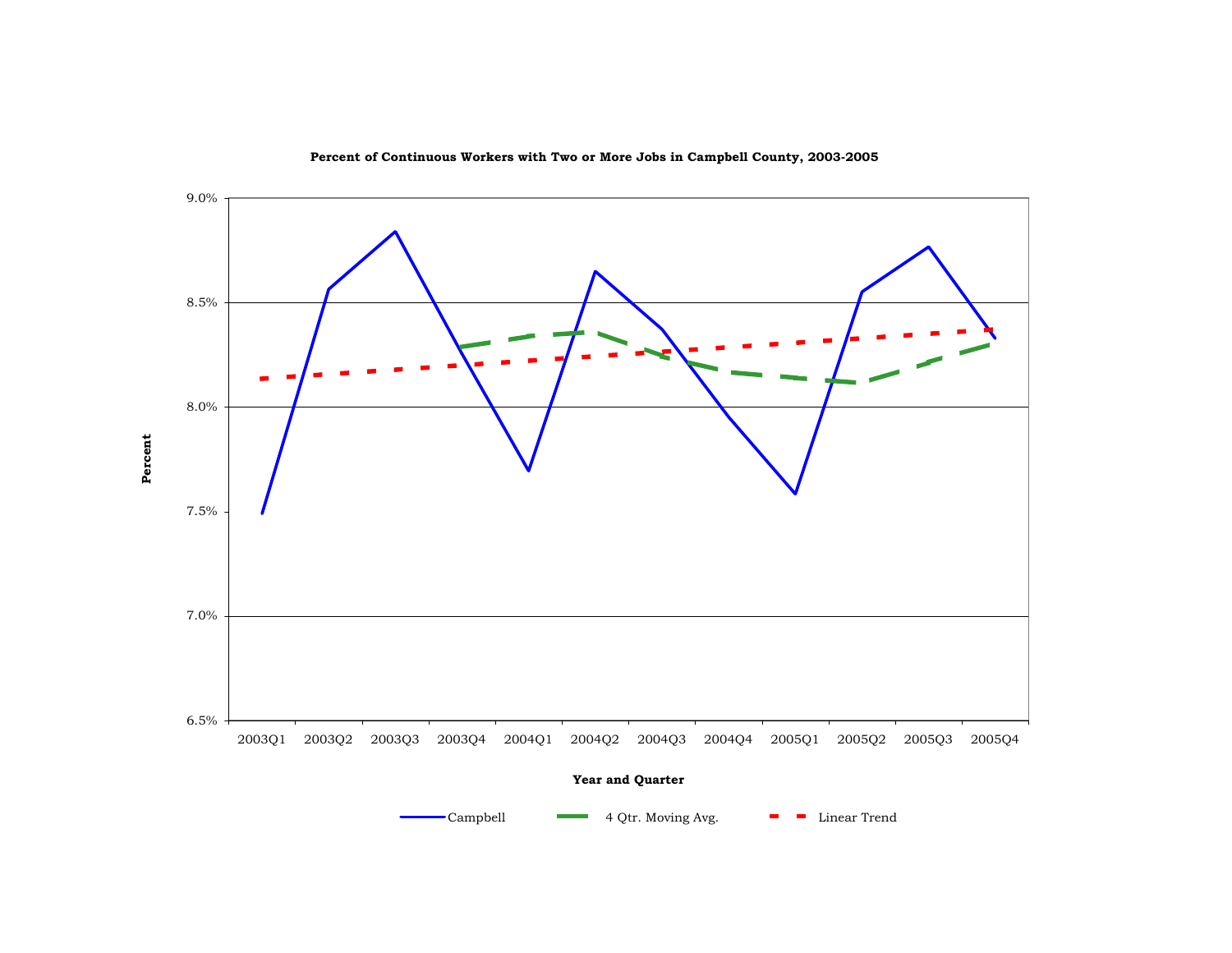

**Percent of Continuous Workers with Two or More Jobs in Carbon County, 2003-2005**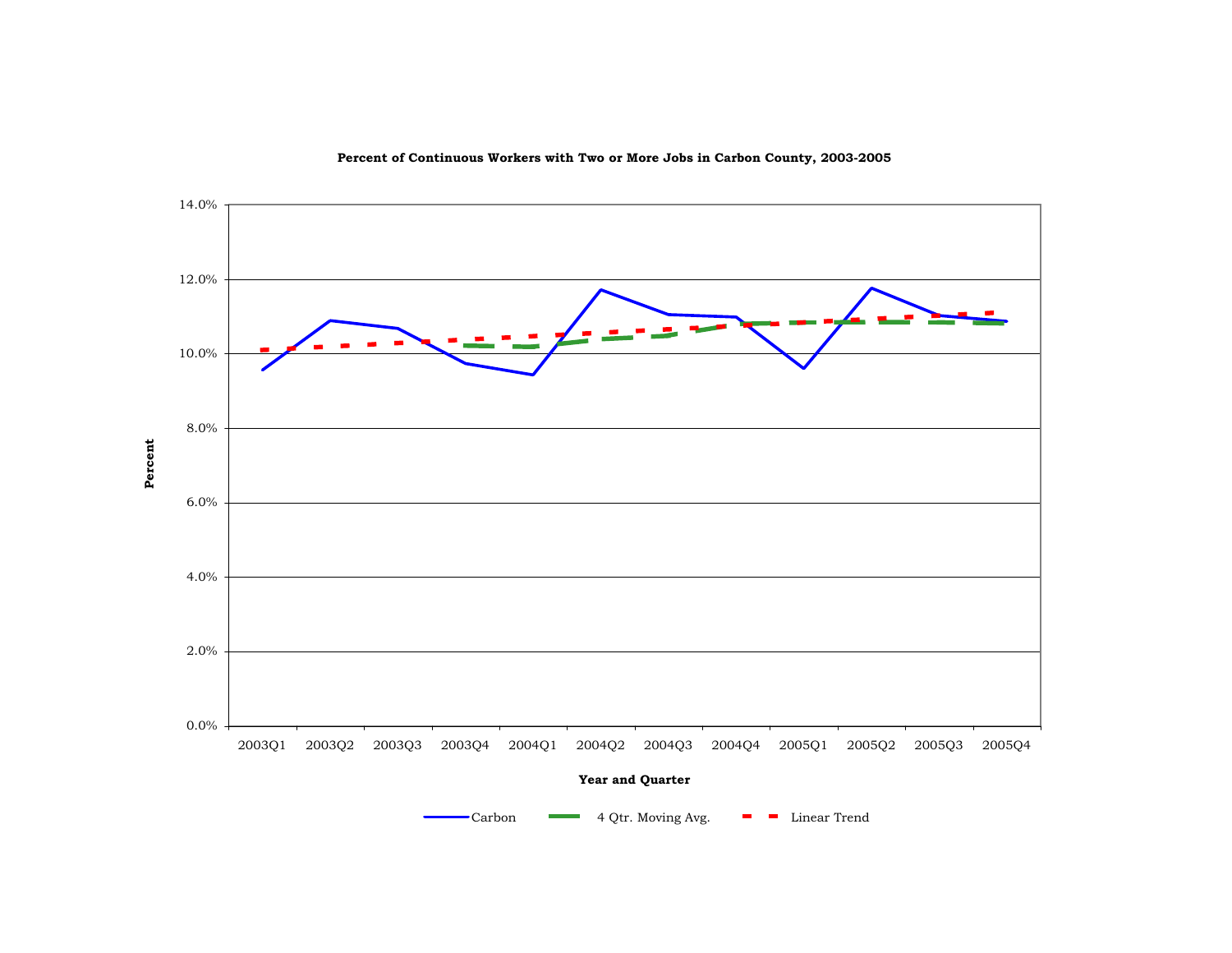

**Percent of Continuous Workers with Two or More Jobs in Converse County, 2003-2005**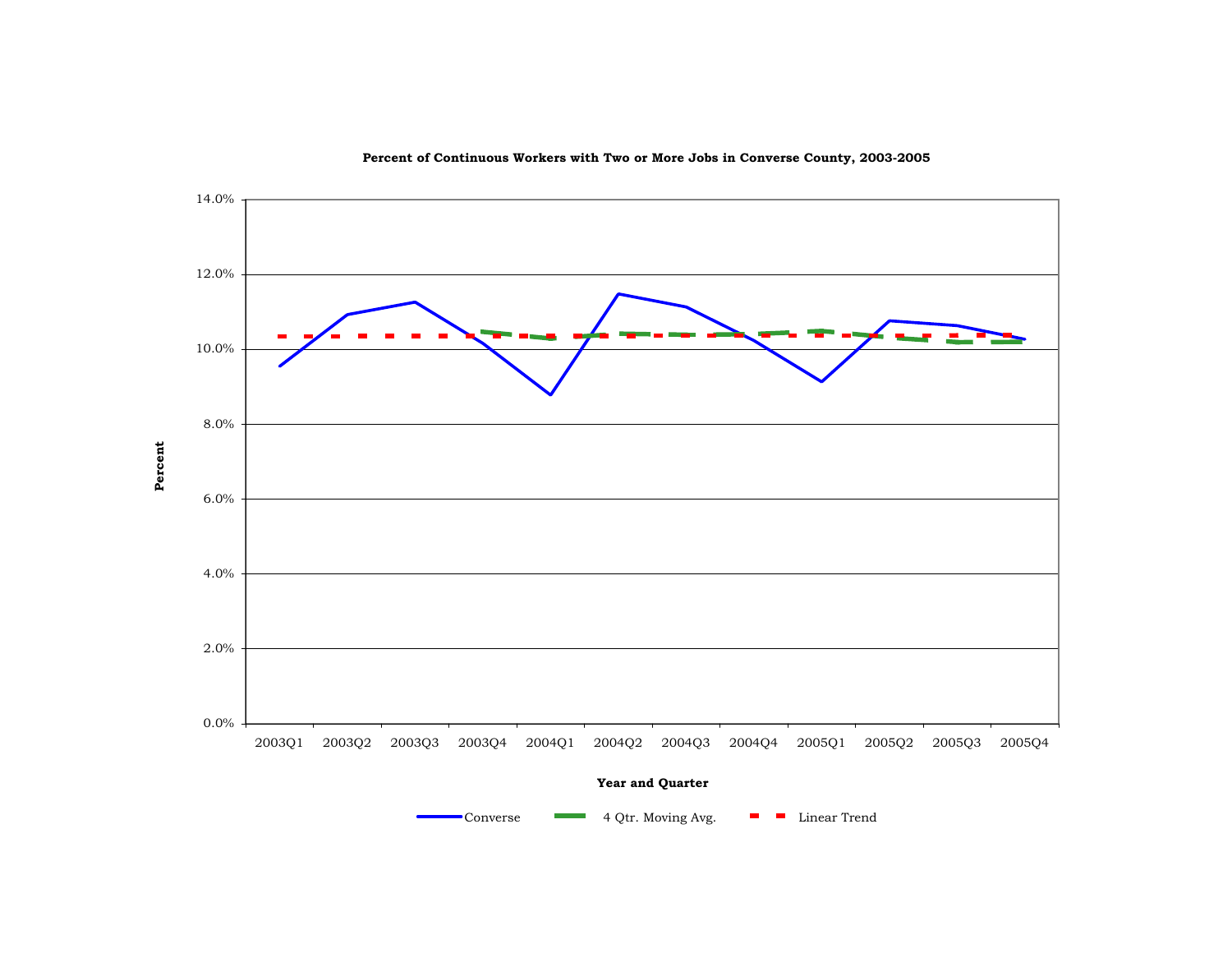

**Percent of Continuous Workers with Two or More Jobs in Crook County, 2003-2005**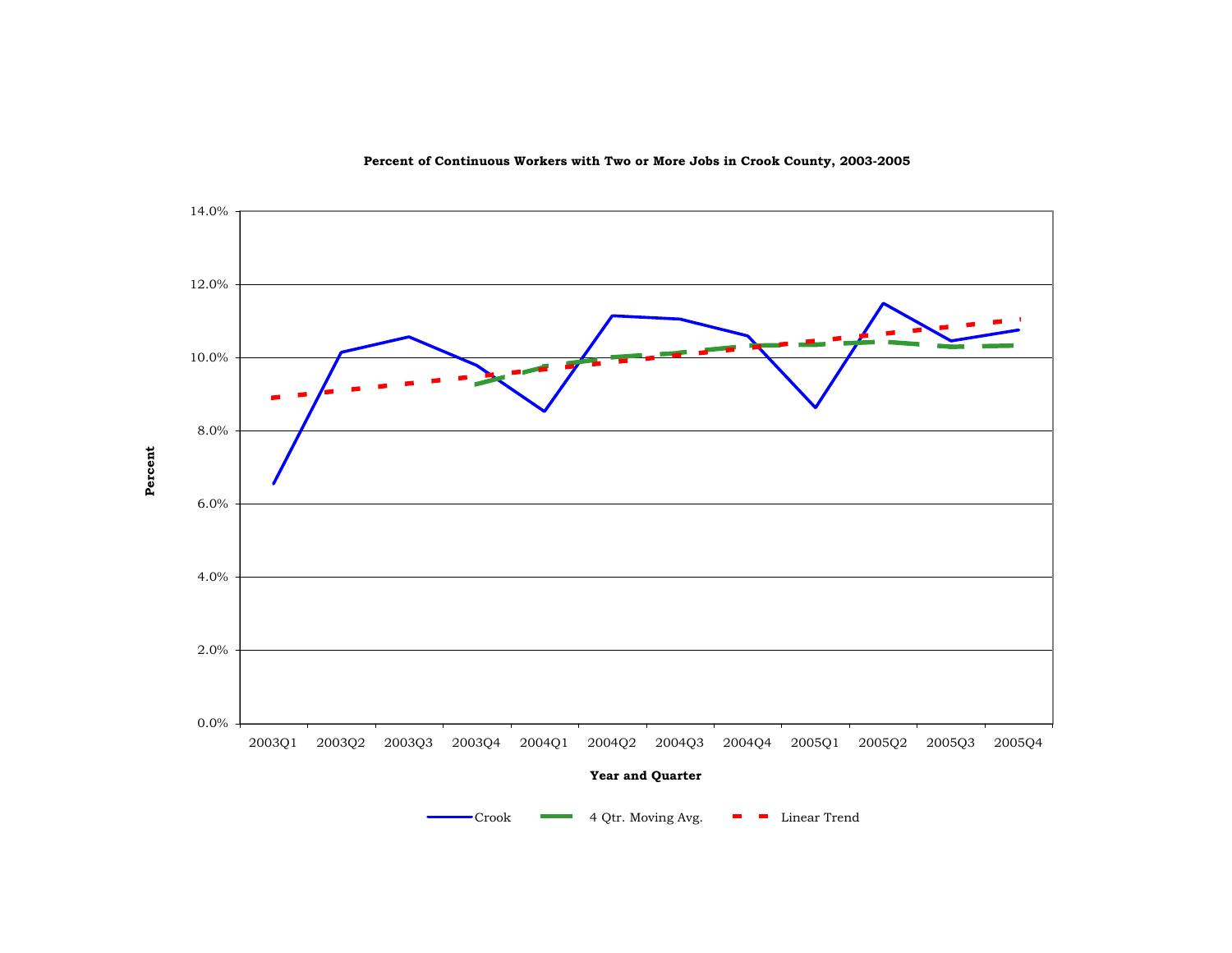

**Percent of Continuous Workers with Two or More Jobs in Fremont County, 2003-2005**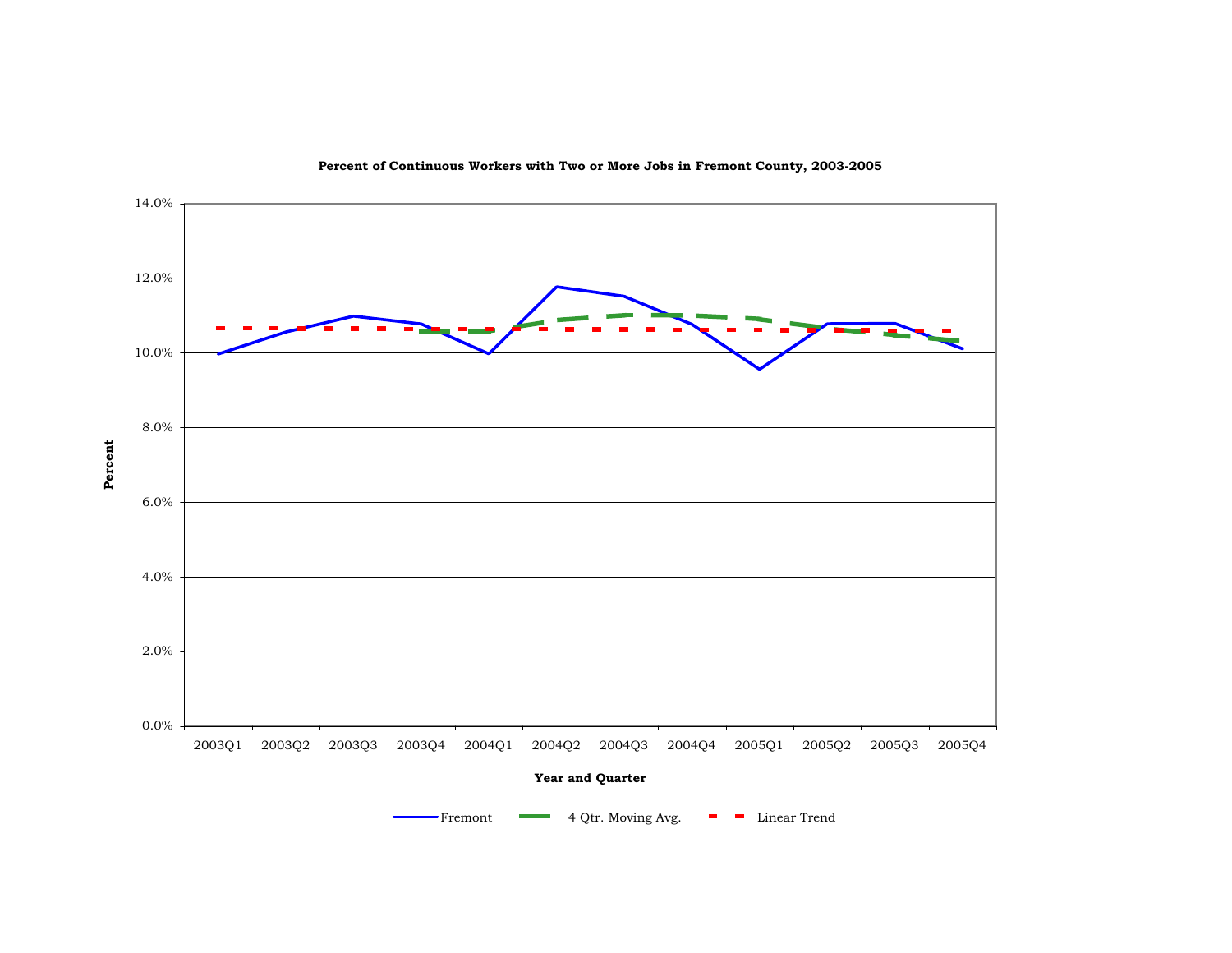

**Percent of Continuous Workers with Two or More Jobs in Goshen County, 2003-2005**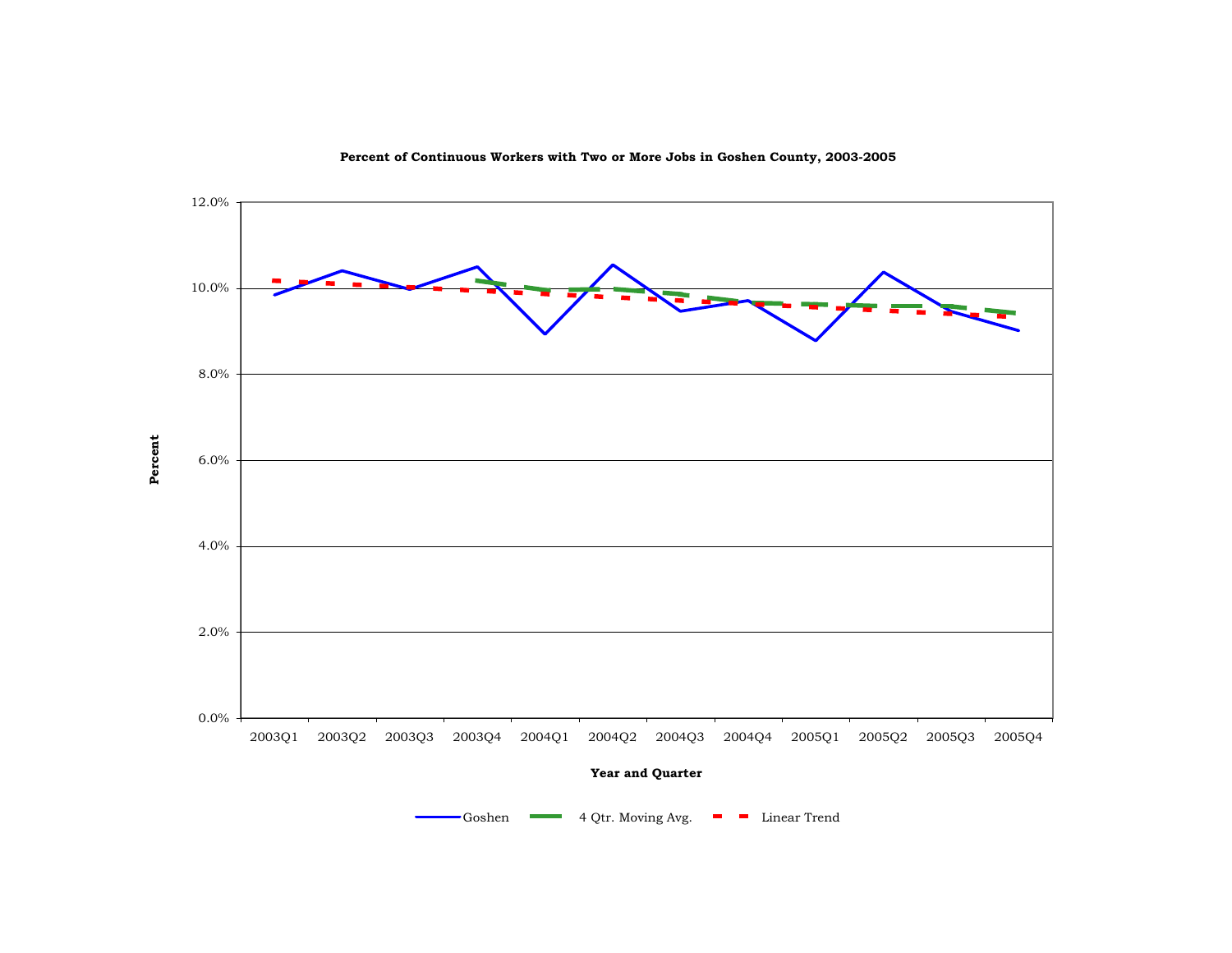

**Percent of Continuous Workers with Two or More Jobs in Hot Springs County, 2003-2005**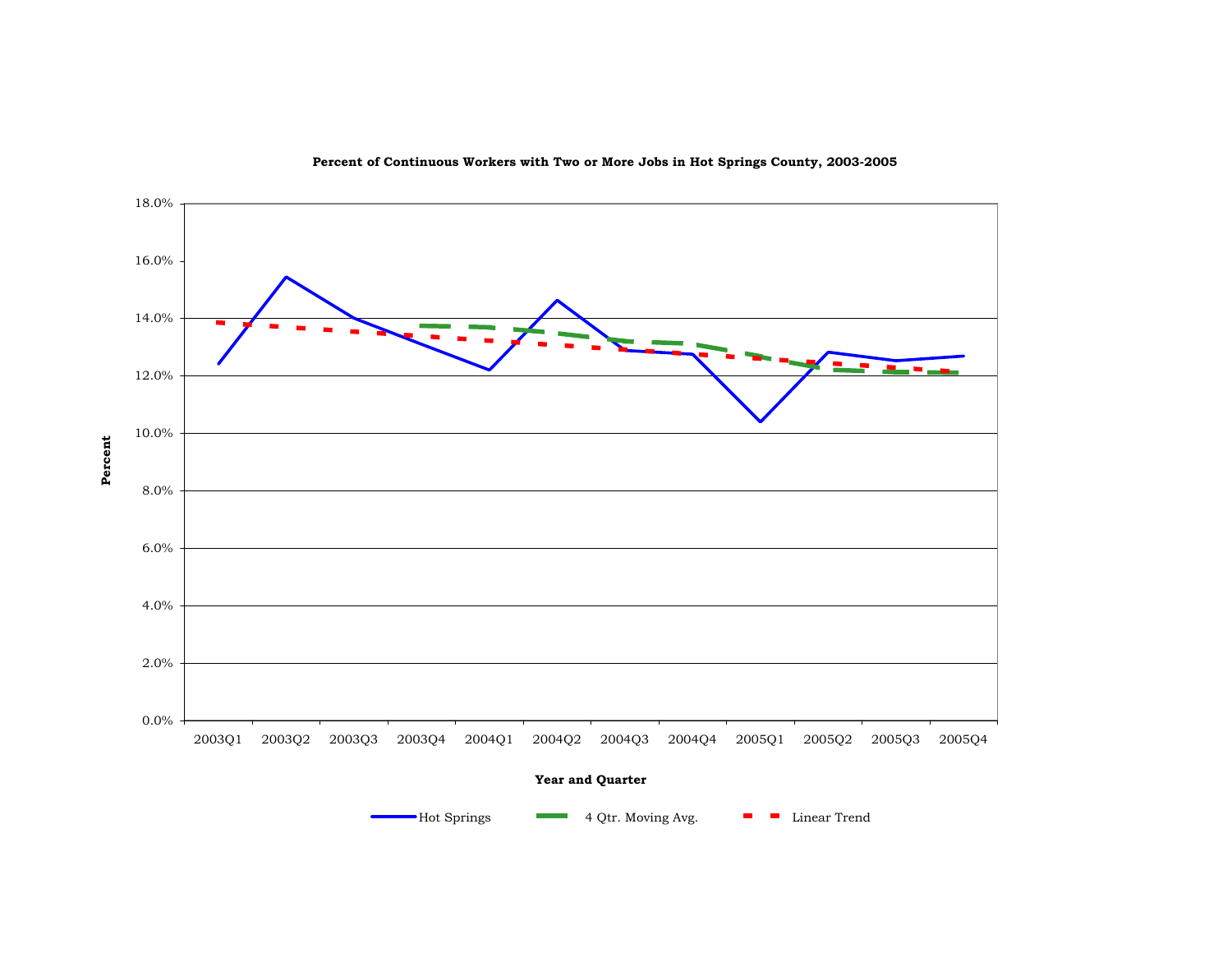

**Percent of Continuous Workers with Two or More Jobs in Johnson County, 2003-2005**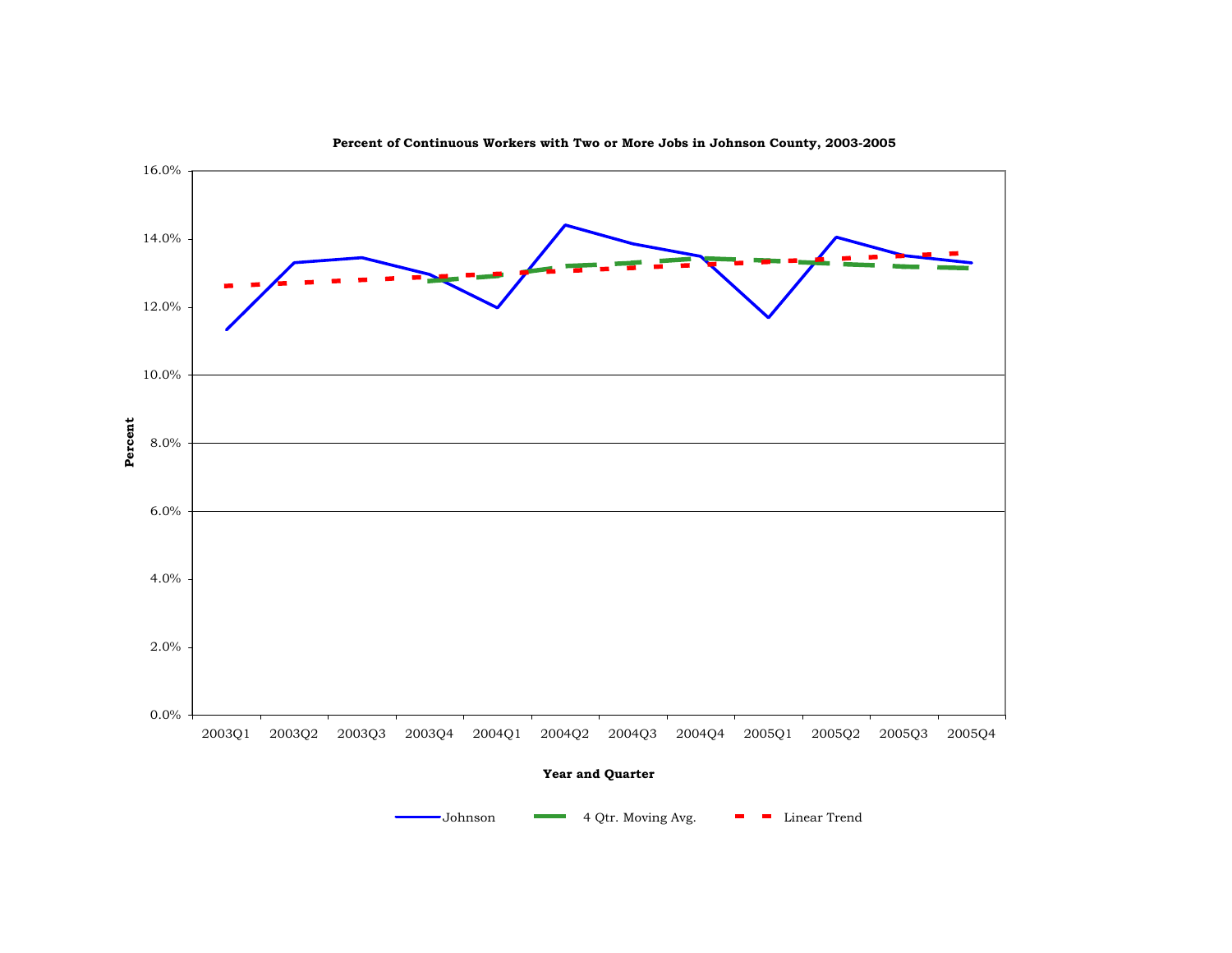

**Percent of Continuous Workers with Two or More Jobs in Laramie County, 2003-2005**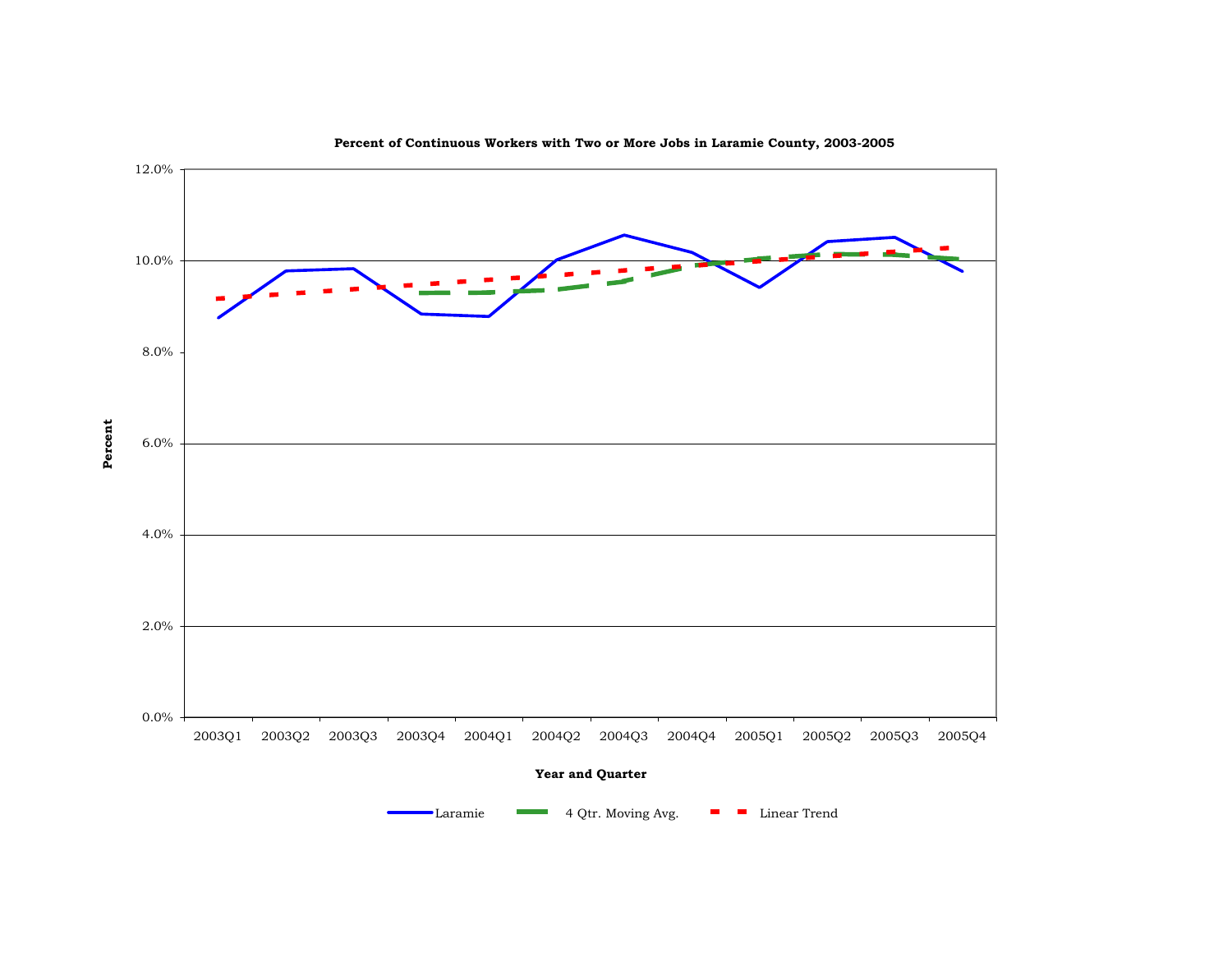

**Percent of Continuous Workers with Two or More Jobs in Lincoln County, 2003-2005**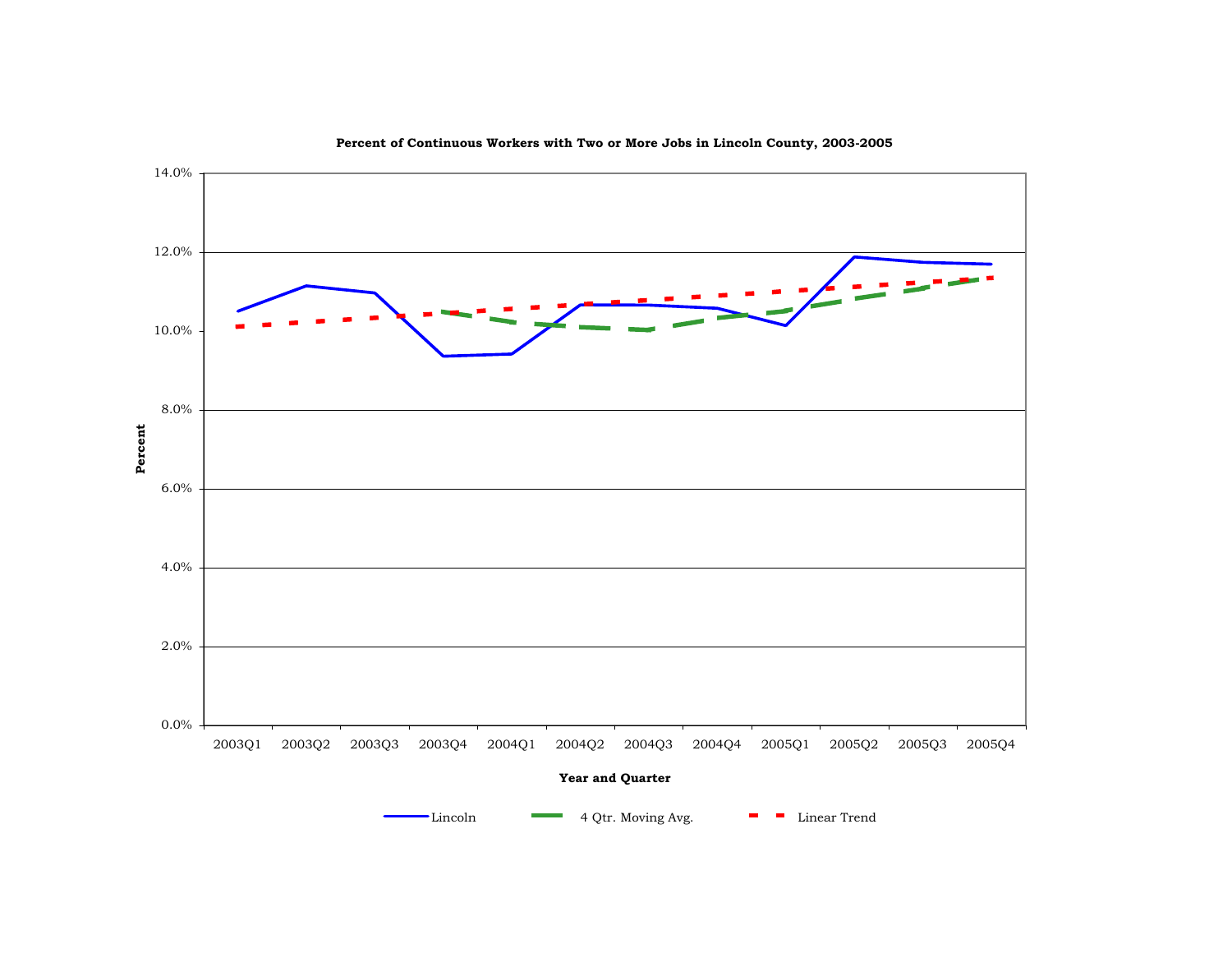

**Percent of Continuous Workers with Two or More Jobs in Natrona County, 2003-2005**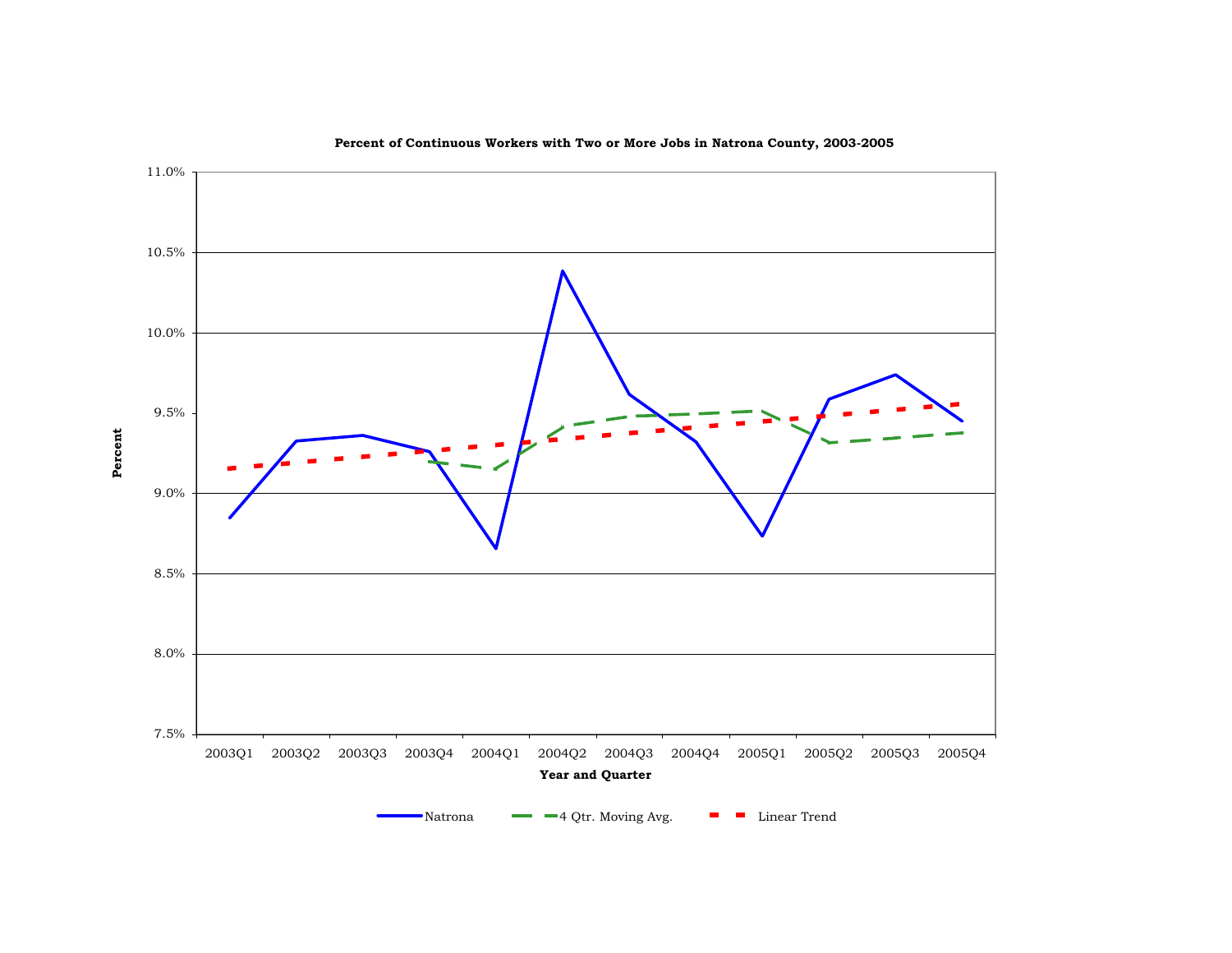

**Percent of Continuous Workers with Two or More Jobs in Niobrara County, 2003-2005**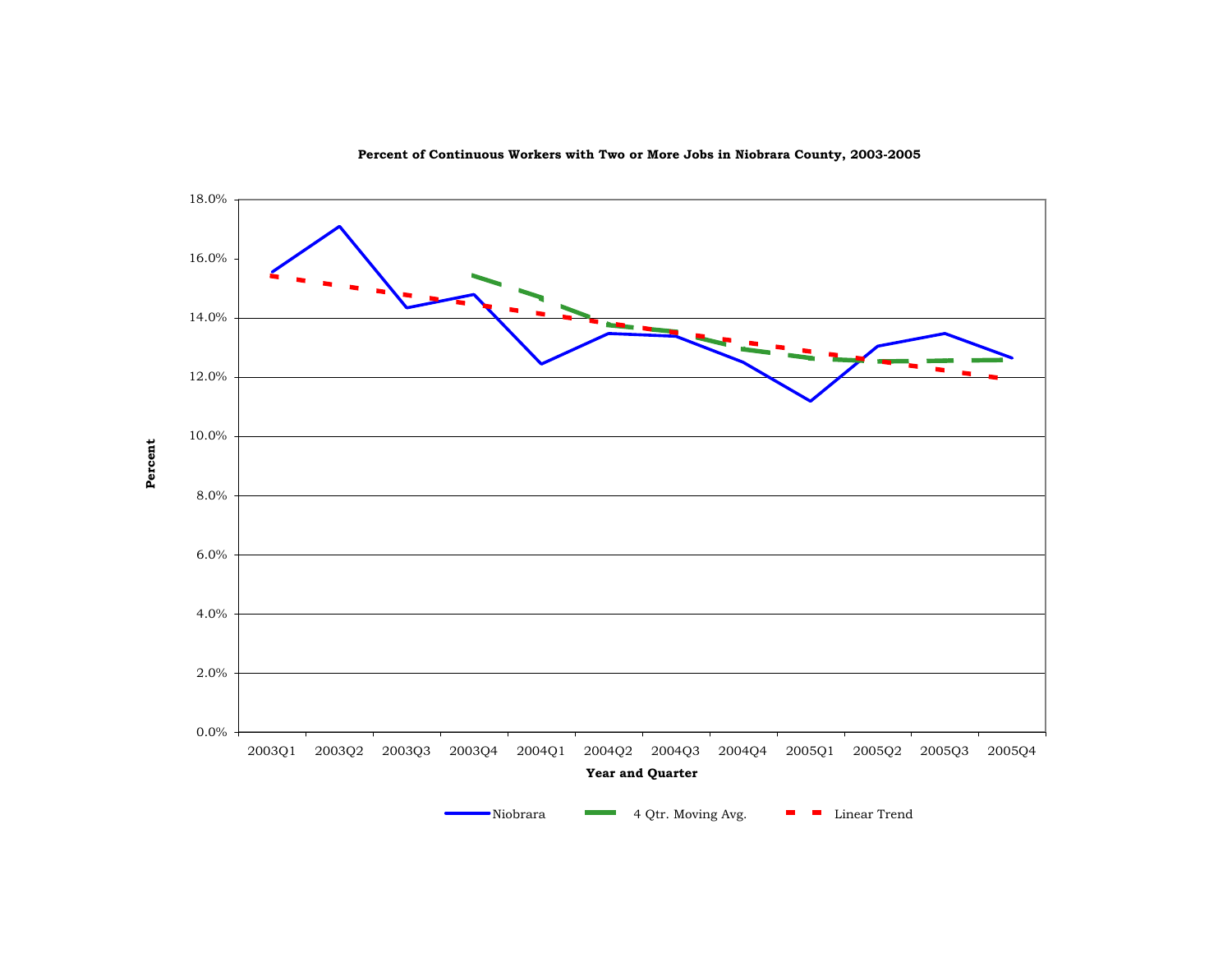

**Percent of Continuous Workers with Two or More Jobs in Park County, 2003-2005**

4 Qtr. Moving Avg.  $\blacksquare$  Linear Trend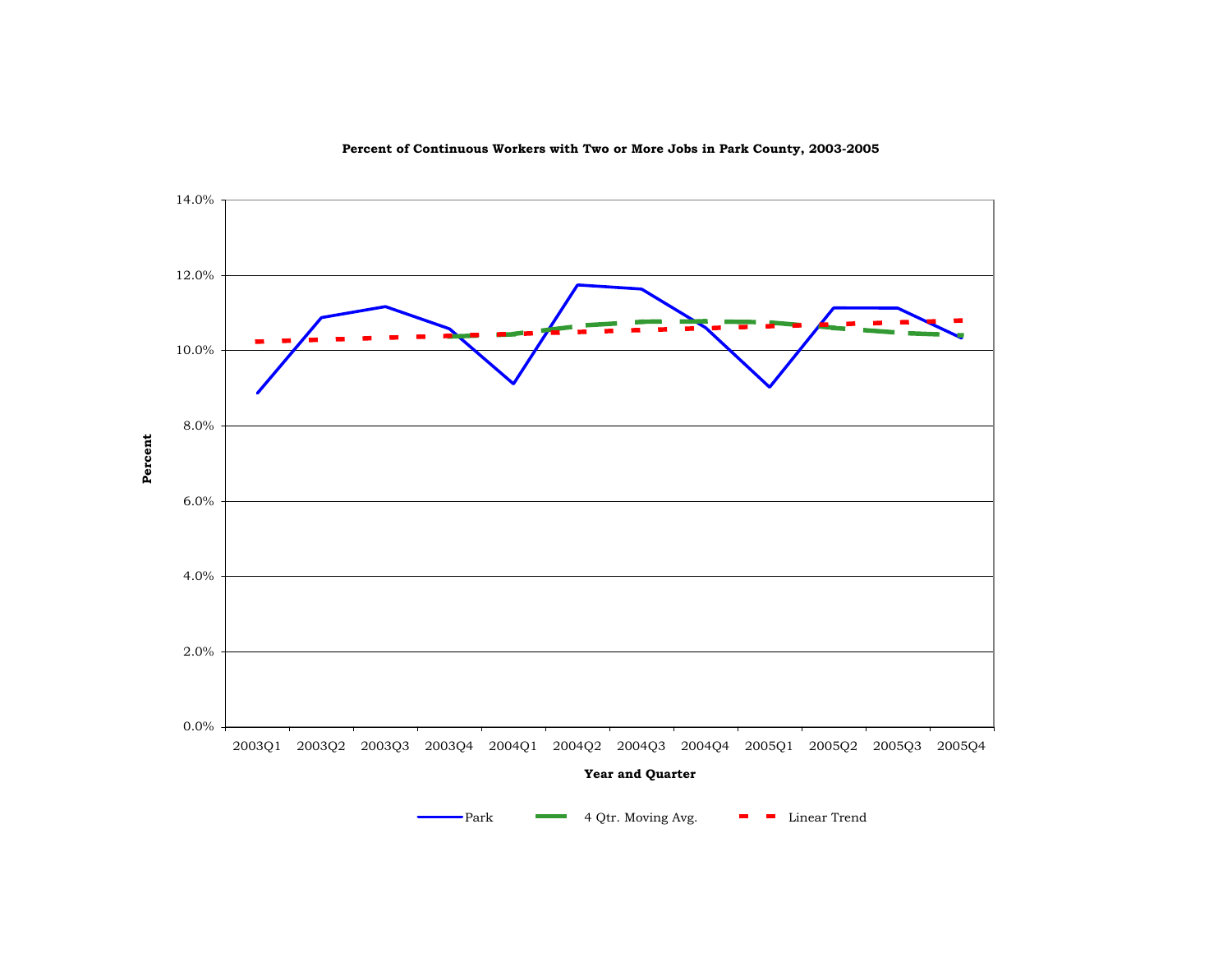

**Percent of Continuous Workers with Two or More Jobs in Platte County, 2003-2005**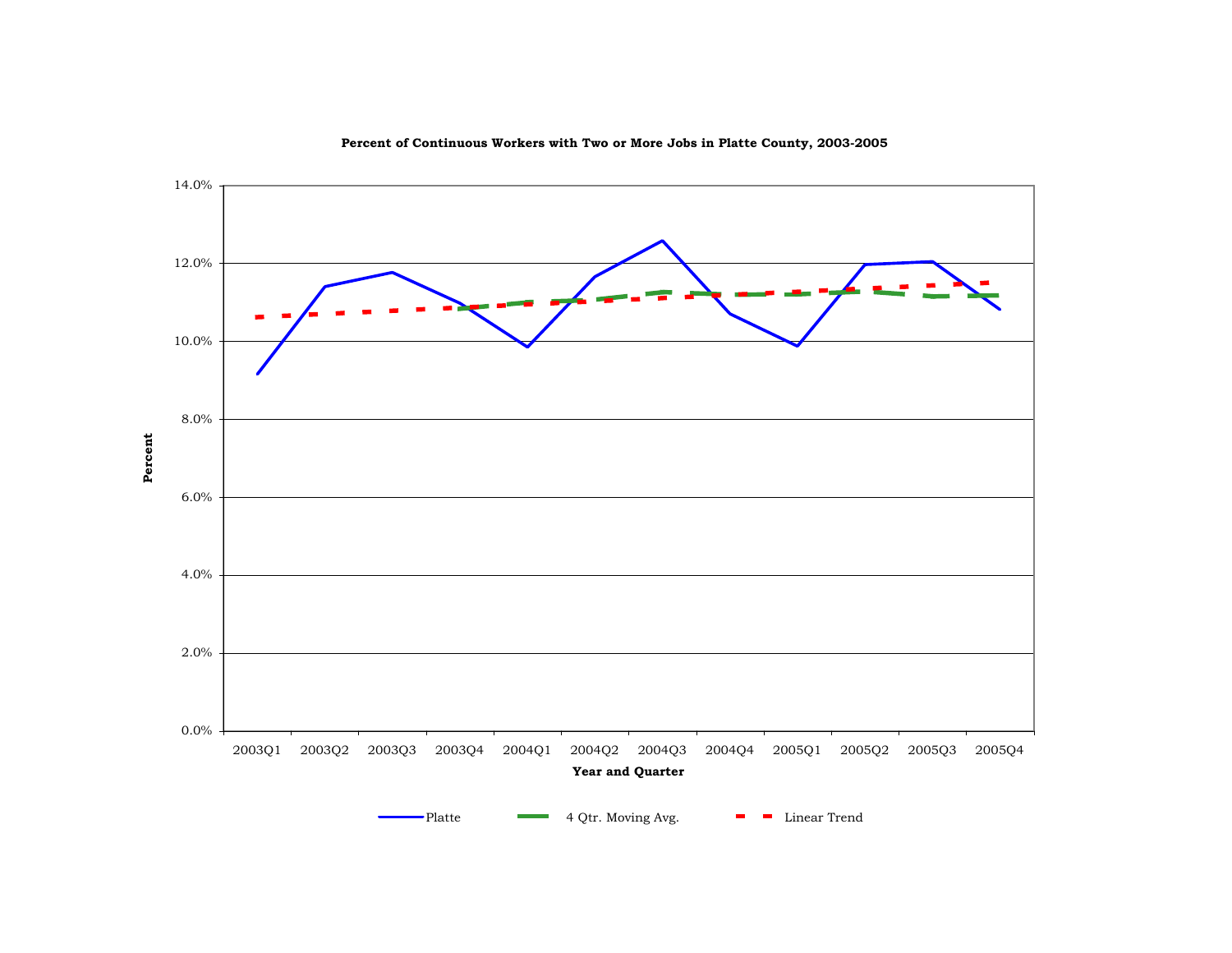

**Percent of Continuous Workers with Two or More Jobs in Sheridan County, 2003-2005**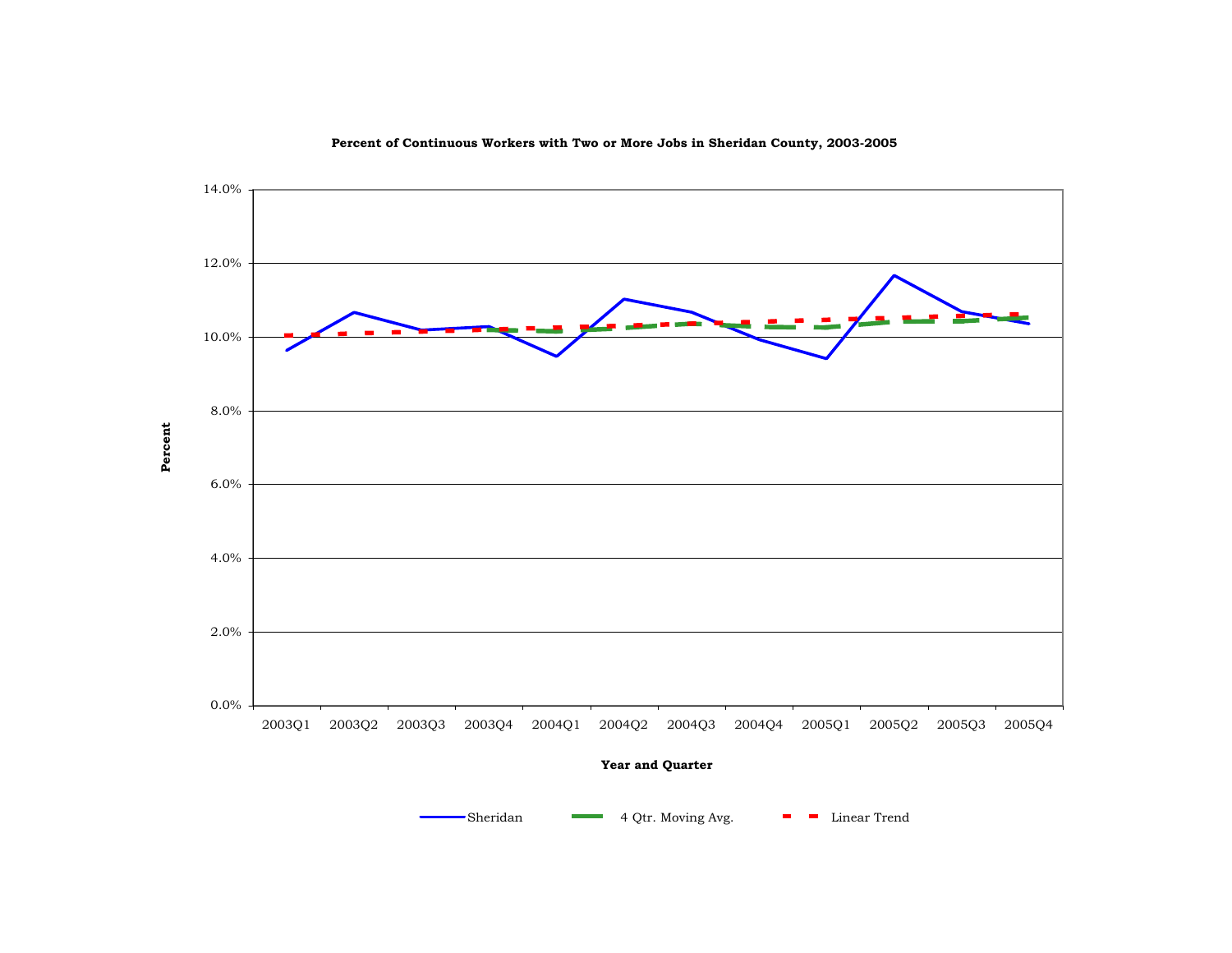

**Percent of Continuous Workers with Two or More Jobs in Sublette County, 2003-2005**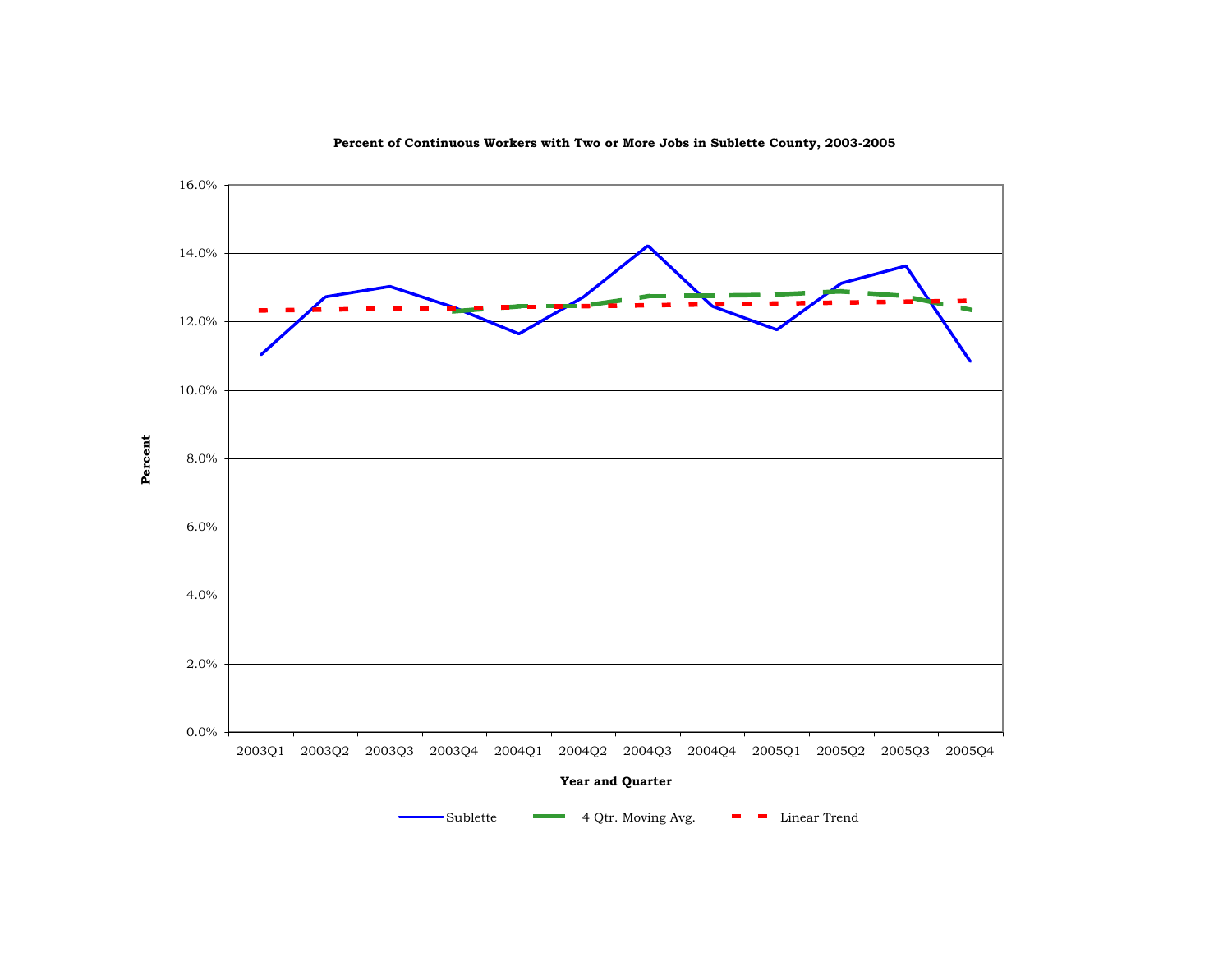

**Percent of Continuous Workers with Two or More Jobs in Sweetwater County, 2003-2005**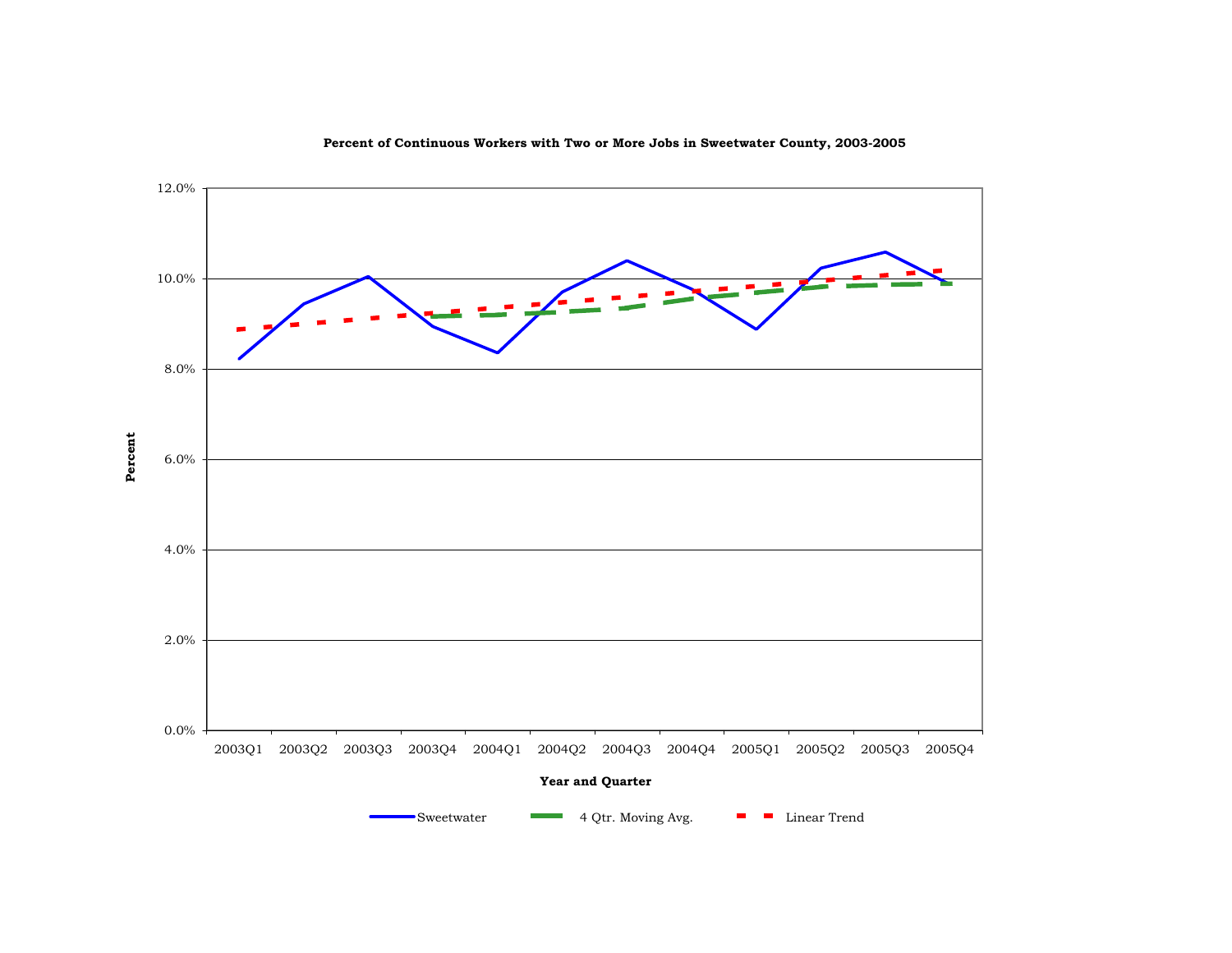

**Percent of Continuous Workers with Two or More Jobs in Teton County, 2003-2005**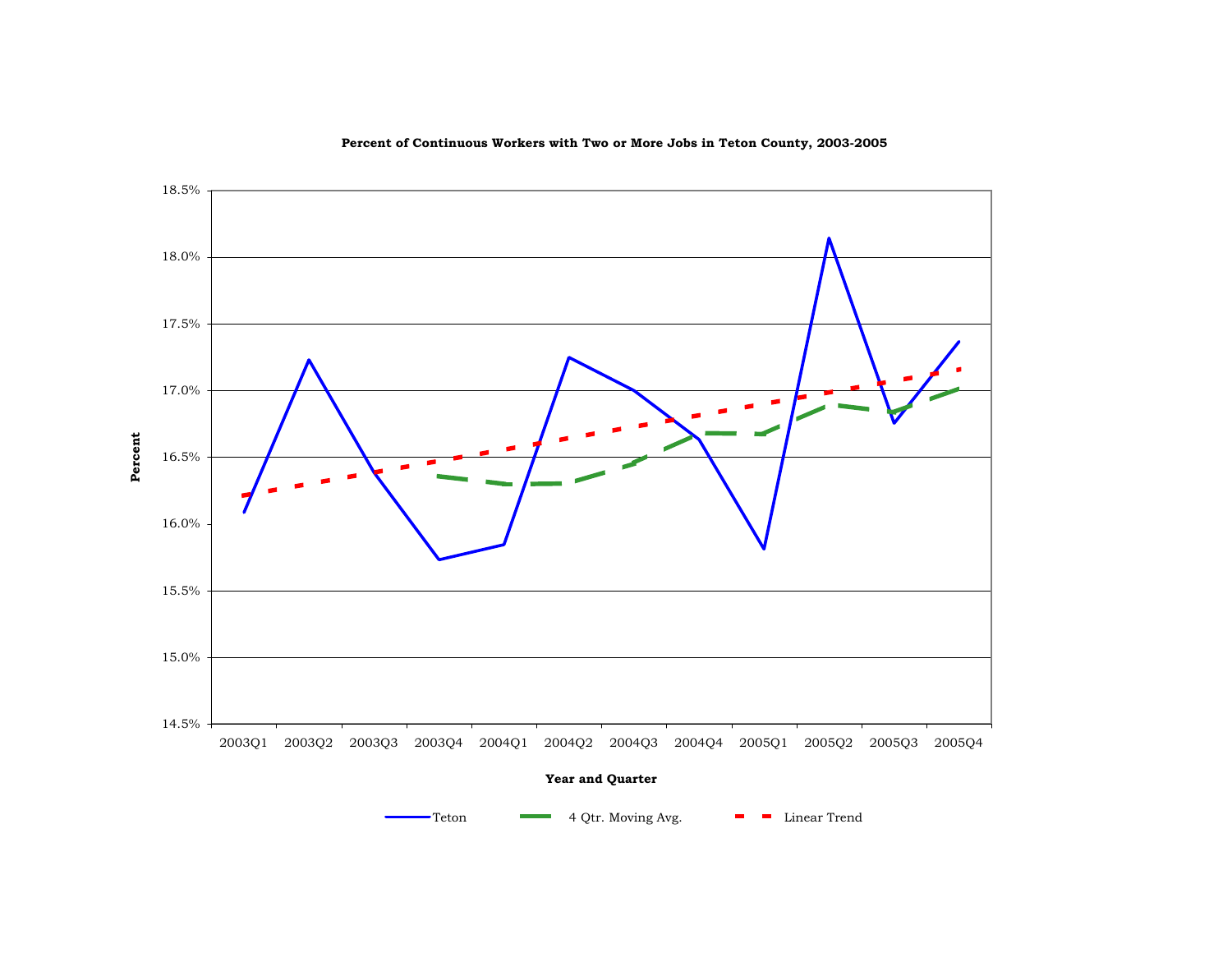

**Percent of Continuous Workers with Two or More Jobs in Uinta County, 2003-2005**

Uinta **4 Qtr. Moving Avg. Linear Trend**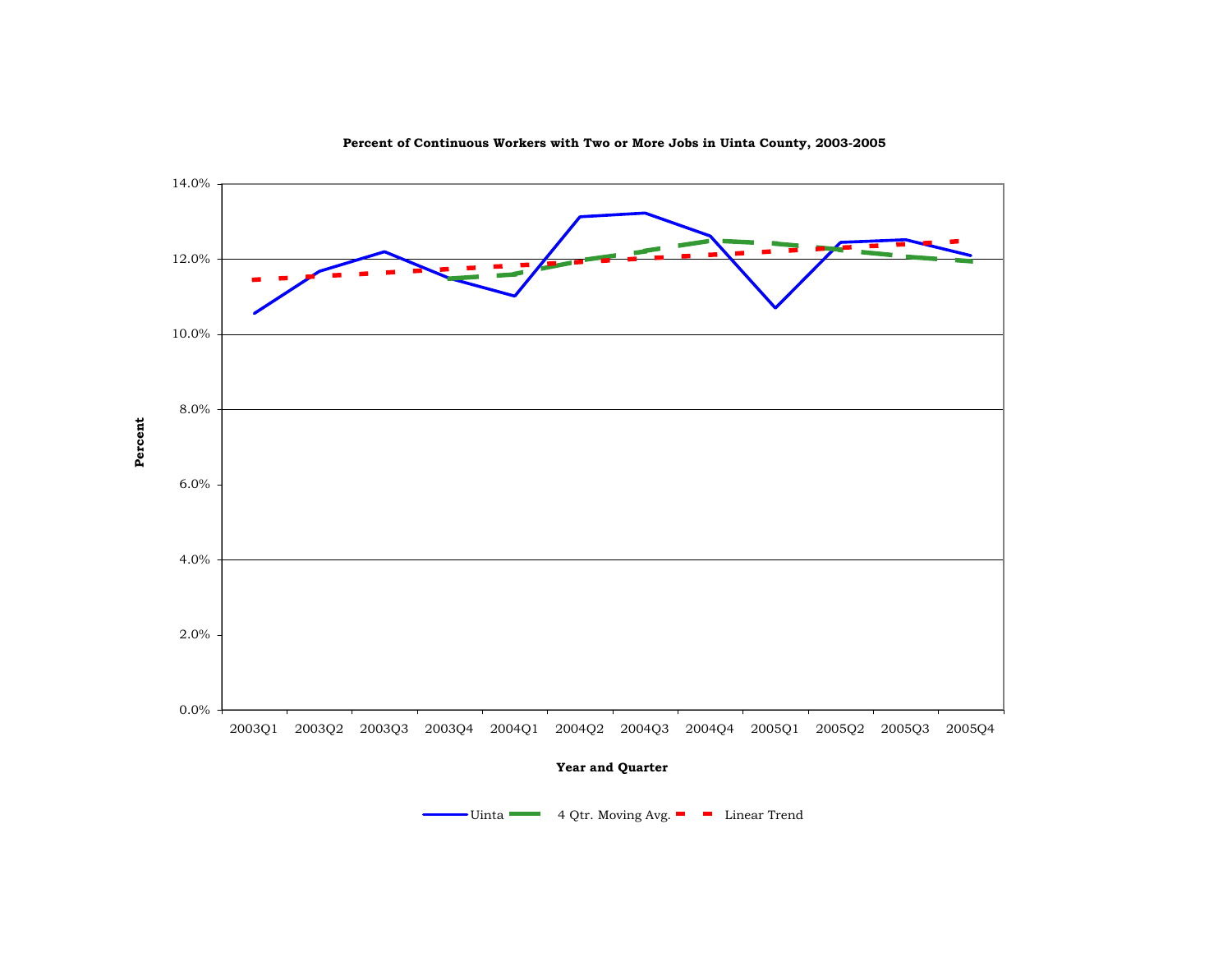

**Percent of Continuous Workers with Two or More Jobs in Washakie County, 2003-2005**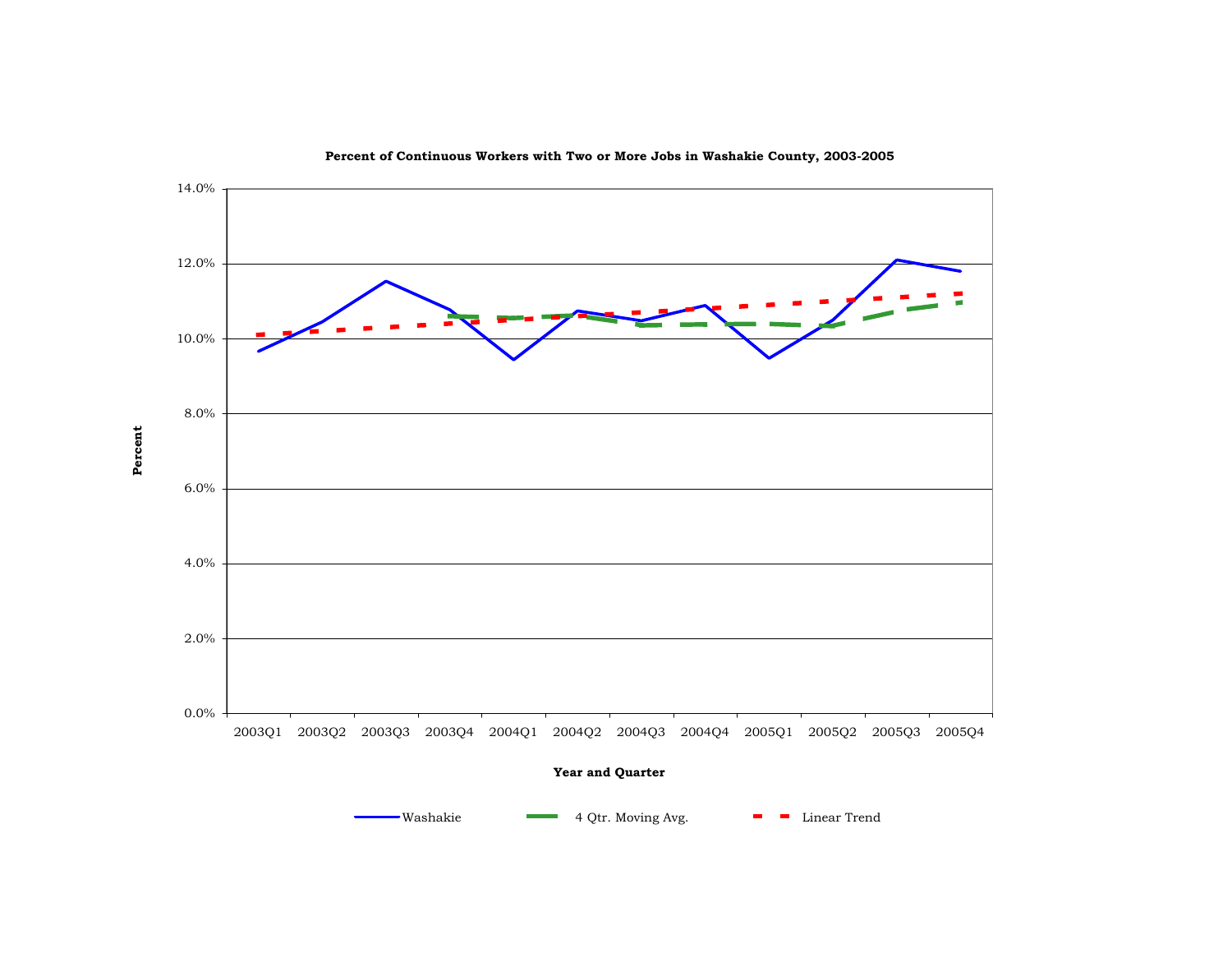

**Percent of Continuous Workers with Two or More Jobs in Weston County, 2003-2005**